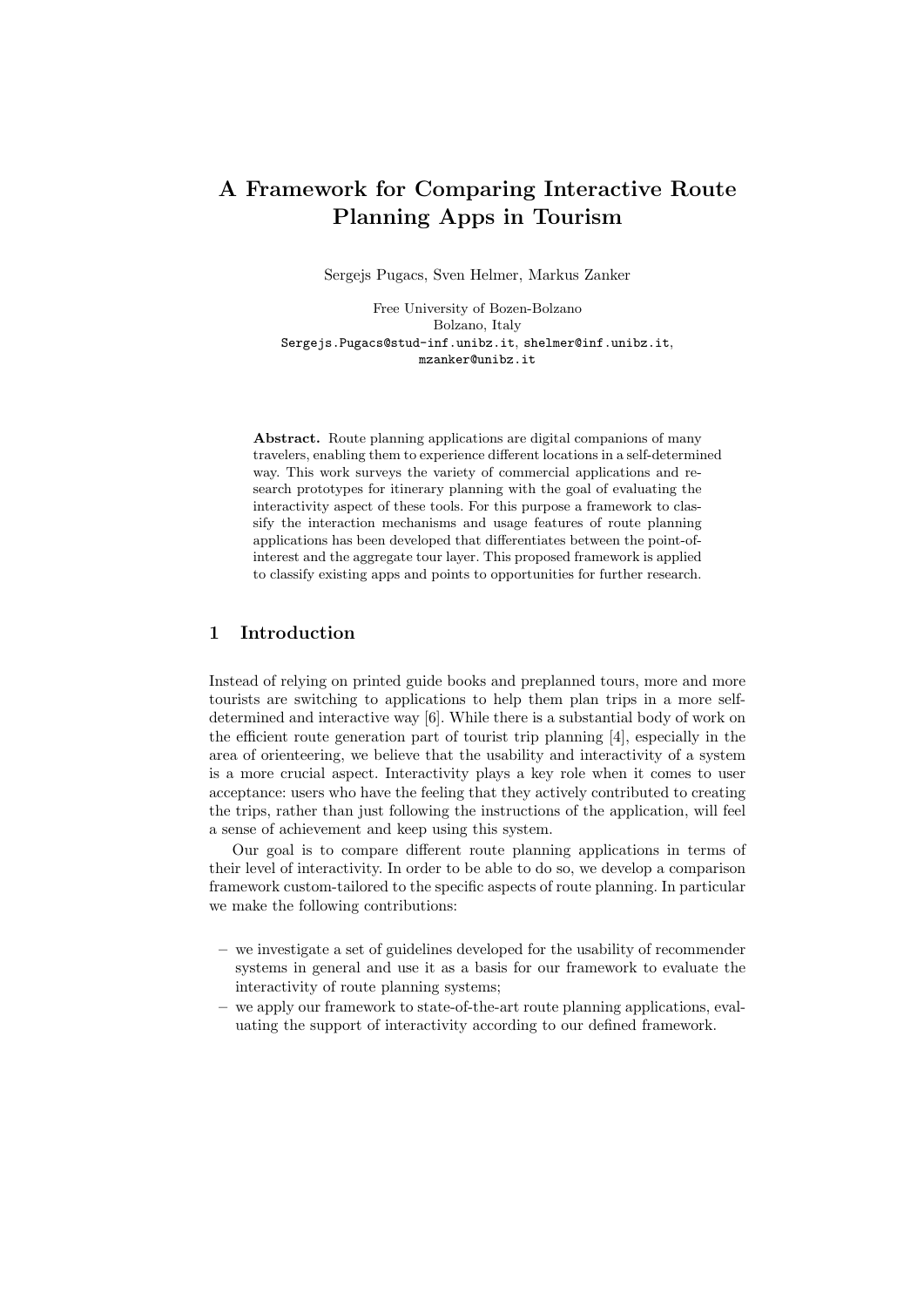## 2 Related Work

In their survey Vansteenwegen and Souffriau [11] provide a detailed overview of the functionalities and features that users expect from a trip planning app. They range from personal interest estimation, automatic route generation, mandatory POIs, dynamic recalculation, multiple day decision support, opening hours, budget limitations, maximal type constraints, mandatory type constraints, weather dependency, scenic routes, hotel selection, public transportation, all the way to group profiles. While this is a comprehensive list, there is no clear description of how these preferences are actually elicited from users.

By looking at the sheer number of the potential constraints listed above, it becomes clear that users could quickly be overwhelmed by having to supply all their preferences regarding these aspects to an app. The effort required for expressing preferences has to be balanced with the quality of a tour recommendation: it may be more effective to ask fewer but more specific questions in order to provide a better overall user experience. On top of this, a user should be able to state their preferences as intuitively as possible.

Pu et al. [9] have investigated decision support studies in recommender systems in the context of usability and interactivity. They came up with a set of eleven guidelines or best practices for designing the preference elicitation process in recommender systems. Pu et al. divided the guidelines into three categories: initial preference elicitation, preference revision, and presentation of results which can in turn be assessed based on accuracy, confidence, and effort (ACE). However, the guidelines refer to recommender systems in general and lack some specific aspects of trip planners that represent composite recommendations. Thus, the quality of a tour recommendation has to be judged on two distinct levels. On the one hand, we want to make sure that each individual POI (i.e. on the item level) clearly fits a user's preference. On the other hand, there are aspects relating to the overall composition of a tour. Even if a tour contains only high-quality POIs, a user could still be unhappy, because the POIs are ordered in a suboptimal way or might not represent a good balance, leading to long traveling times or sensory overload.

## 3 Framework

Our goal is to adapt the guidelines in [9] to interactive tour planning by building a framework for comparing the user interaction of different trip planning systems. In a first step, we define the two-level distinction into tour-related and POIrelated preferences in more detail. On the tour level, we have criteria such as the total time and money spent on a trip and the preferred modes of transportation. On the POI level, a user might want to specify mandatory POIs or veto certain POIs because they have already visited them or dislike certain features (e.g. long waiting times). Some preferences may even be found on both levels: we have time constraints for the overall tour, but there may also be temporal restrictions for visiting individual POIs.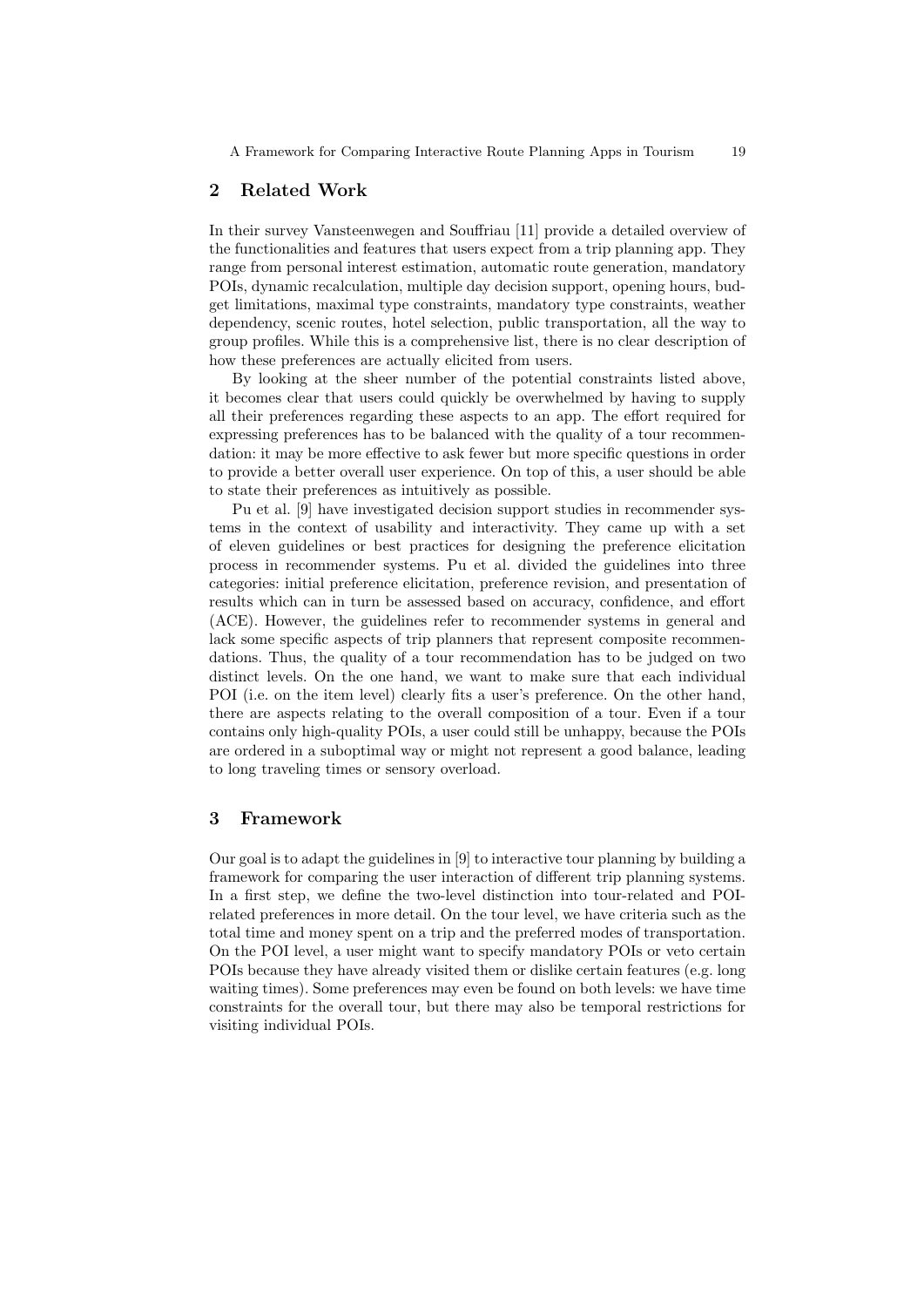20 S. Pugacs et al.

We focus on the most important functionalities identified by Vansteenwegen and Souffriau [11], disregarding advanced criteria, such as weather conditions, hotel selection, and group profiles for the moment. Table 1 summarizes the preferences we investigate and maps them to both levels (POIs and composite tours).

Table 1. Tourist preferences for a trip

| Preference         |   | POI Tour |
|--------------------|---|----------|
| Time Constraints X |   | X        |
| Categories         | X |          |
| Mandatory POIs X   |   |          |
| <b>Budget</b>      |   | X        |
| Transportation     |   | Y        |

Taking the guidelines by Pu et al. [9] as a starting point, we define seven criteria for preference elicitation in interactive tour planning, which are discussed in the following.

### 3.1 C1 – Flexible Expression of Preferences

The first three criteria in the guidelines by Pu et al. [9] are on avoiding very rigid schemes for preference elicitation, e.g. that a user has to enter all preferences in a strict order before getting any feedback. A user should be allowed to enter preferences on any attribute they choose and in any order. Different users also have different levels of expertise and fluency, so an incremental process adapted to their knowledge and experience would be appropriate. For trip planning we therefore have to consider the following.

- POI-Level Preferences: mandatory POIs and category preferences can be incrementally elicited instead of requiring all of them up-front.
- Tour-Level Preferences: up-front the system does not require any tourrelated preferences apart from the destination itself.

### 3.2 C2 – Example-Based Preference Elicitation

The next criterion is about using examples during preference elicitation. This helps novice users to gain fluency in expressing preferences or stimulates users who are still uncertain about them.

- POI-Level Preferences: the system should suggest potential POIs to include in the tour.
- Tour-Level Preferences: the system should show *several* examples of prebuilt tours.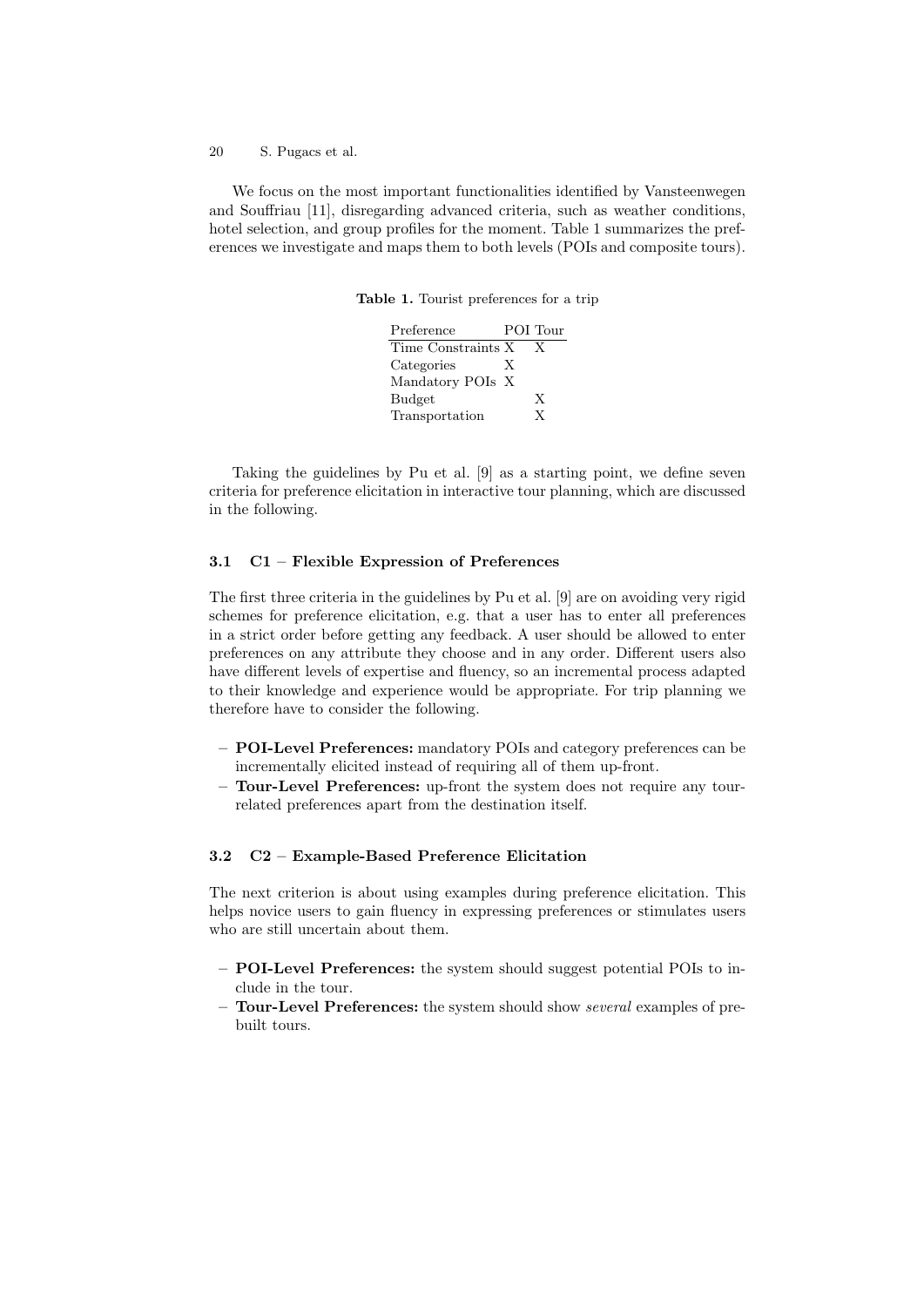A Framework for Comparing Interactive Route Planning Apps in Tourism 21

### 3.3 C3 – Preference Lookahead

The criterion C3 is about going beyond the current state of expressed preferences and proposes to users possible additional preferences that would extend a tour. This can also be mapped to one criterion in the guidelines by [9], allowing suggestions to the user that may not be optimal yet, but will very likely become so when adding more preferences.

- POI-Level Preferences: consider showing the user POIs from categories the user did not consider to evaluate.
- Tour-Level Preferences: suggest a sequence of POIs that represents a partial tour, to which a user could add more POIs to complete it.

### 3.4 C4 – Conflict resolution

If the preferences of a user are contradictory, it may not be possible to come up with a recommendation that satisfies all the constraints. In this case the system should clearly explain how the conflicts can be resolved and what compromises would be entailed.

- POI-Level Preferences: when displaying/recommending a POI show how this POI matches and/or violates specific constraints.
- Tour-Level Preferences: in case the user has expressed preferences for an infeasible tour, still give him a tour suggestion with an explanation how this suggestion violates their preferences.

# 3.5 C5 – Trade-off Transparency

In case of conflicting preferences the system needs to be transparent about them, for instance, clearly explain a trade-off between quality and costs to the user.

- POI-Level Preferences: show budget, quality trade-offs between different POIs.
- Tour-Level Preferences: show how different tours share the same POIs and which POIs are different between them. Show differences for transportation, budget, and categories.

#### 3.6 C6 – Result Presentation

A user should not be overwhelmed by the amount of information displayed on a single page (this is especially true for small hand-held devices) and items should be displayed and ranked in a natural order.

- POI-Level Preferences: for mobile displays show only a few individual POIs, but for desktop clients show a large ranked list of POIs.
- Tour-Level Preferences: for mobile displays show only one tour at a time as a recommendation, but for desktop clients show several tour recommendations at the same time.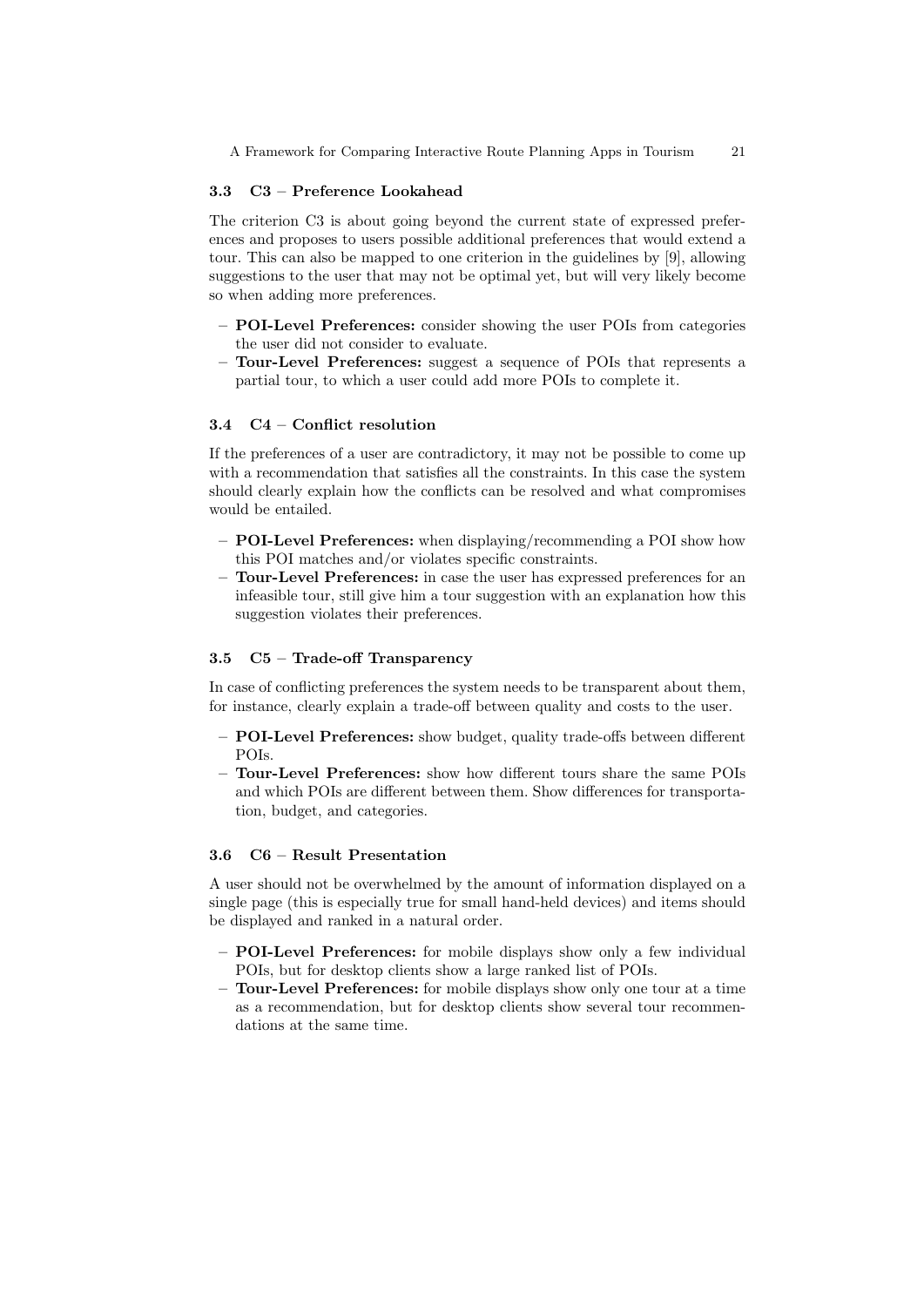22 S. Pugacs et al.

### 3.7 C7 – Explanations

The final criterion is about providing information on how the system derived a result [3].

- POI-Level Preferences: explain how the POIs match preferences. Show POI scores and highlight mandatory POIs.
- Tour-Level Preferences: explain how the tour matches preferences.

# 4 Evaluation

Based on our conceptual framework to classify the interactivity of tour planning systems we assessed existing systems in order to identify opportunities for future research and development. To be objective in our existing system review process we formulated a search query (see Listing 1.1) that we evaluated over the Scopus database<sup>1</sup>. We reviewed the first 200 highest cited papers for inclusion in our work. The inclusion criteria were the following: 1) the paper should describe an itinerary planning system; 2) the paper should have a description of the user interface of this system.

Listing 1.1. Scopus query string

(TITLE−ABS−KEY(  $(i$  tineraries OR routes OR tours) AND (personalised OR recommendations  $OR$  planning) AND (tourism OR tourist OR travel))) AND ( LIMIT−TO ( SUBJAREA, "COMP " ) OR LIMIT<sup>−</sup>TO ( SUBJAREA, " DECI <sup>'</sup> " ) OR LIMIT−TO ( SUBJAREA, " BUSI " )

Only 6 papers were selected by these criteria. In addition we included one more paper [7] that was not in the Scopus database, that we feel is essential in the field of interactive tour planning.

In addition to the academic systems we also wanted to include commercial systems in our evaluation. To select the commercial systems we used a single Google search with the query string tourism itinerary planner and considering the first 20 results. We included those results that pointed to a system which allowed a user to automatically generate a travel itinerary. Five such systems were selected by us. In total 12 systems were included in our evaluation.

The results of our evaluation are presented in Table 2 where we indicate for each system the support of the different categories of interactive trip planning according to our framework. The rows of the table correspond to the evaluated systems and the columns to the categories of our framework. For every criterion we evaluate systems on both the POI level (P) and tour level (T).

<sup>1</sup> https://www.scopus.com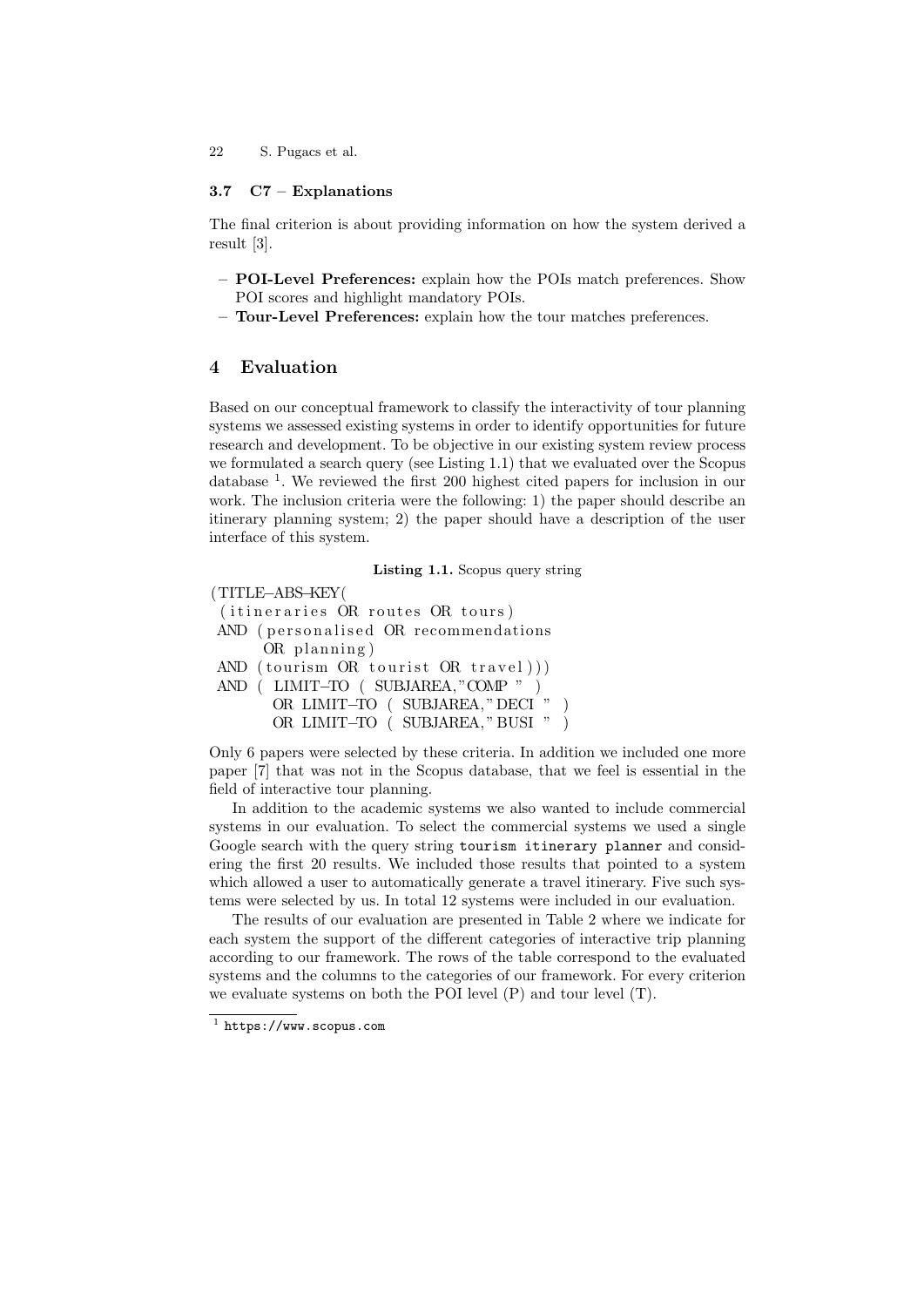|                    |        |        |       |  |      |        |   | C5 |       | C6   |        | Authors                          |
|--------------------|--------|--------|-------|--|------|--------|---|----|-------|------|--------|----------------------------------|
|                    |        |        |       |  |      |        | P |    |       |      |        |                                  |
|                    |        |        |       |  |      |        |   |    |       |      |        |                                  |
| <b>CTP</b>         |        |        |       |  |      |        |   |    |       |      |        | 12                               |
| Intrigue           |        |        |       |  |      |        |   |    |       |      |        | $\left\lceil 2 \right\rceil$     |
| Tainan city        |        |        |       |  |      |        |   |    |       |      |        | 8                                |
| $CT-Planner4$      |        |        |       |  |      |        |   |    |       |      |        |                                  |
| Here to there      |        |        |       |  |      |        |   |    |       |      |        |                                  |
| Travel Ontology    |        |        |       |  |      |        |   |    |       |      | $^{+}$ | 51                               |
| Interactive Design |        |        |       |  |      |        |   |    |       |      | $^+$   | <b>10</b>                        |
| Triphobo           |        | $^+$   |       |  |      |        |   |    |       |      |        | https://www.triphobo.com         |
| Inspirock          |        | $^{+}$ |       |  | $^+$ | $^{+}$ |   |    | $+ -$ |      |        | https://www.inspirock.com        |
| RoutePerfect       |        | $^{+}$ |       |  | $^+$ | $^{+}$ |   |    | $+ -$ |      |        | $+$ https://www.routeperfect.com |
| Google Trips       | $^{+}$ | $^{+}$ |       |  |      |        |   |    |       | $++$ |        | https://get.google.com/trips     |
| Sygic Travel       |        | $++$   | $+ +$ |  |      | $^+$   |   |    | $+ -$ |      |        | https://travel.sygic.com/        |

Table 2. Categorization of existing systems based on our framework.

#### 5 Discussion

After reviewing these 12 systems we conclude that a majority of them follows an identical planning strategy. First, a user is faced with the initial query where they must specify the destination city/region/country and optionally indicate the travel dates or travel category preferences. They are then presented with an itinerary plan that can be modified manually. Modifications can happen in two ways: users remove a POI from the itinerary or insert an additional new one. When inserting a new POIs the user is supported with a large list of POIs with pictures and textual descriptions as well as potential category classifications.

Two systems out of 12 follow a different planning strategy, namely Routeperfect and CT-Planner. In these systems users can interactively indicate their preference degrees for different categories and the system would automatically recompute the tour based on these preferences. For an example see Figure 1.

This alternative approach allows us to achieve two things: it provides an interactive environment where the user can explore many possible itineraries with little effort. It provides an explanation of the properties of the tour, since the tour is automatically generated based on preferences indicated by the user

Another alternative is offered by Inspirock's automatic tour rescheduling. When a user tries to add a POI causing a conflict, the system promptly suggests to reschedule the tour.

For those criteria that are barely or not supported at all, we sketch exemplary user stories in the following.

Criterion C3 – Preference Lookahead: we think it should be possible for a system to recommend whole sub-tours for inclusion into a tour. These sub-tours could be created either by domain experts or by mining previous interaction histories.

Criterion C5 – Trade-off Transparency: on the POI level this would mean not only displaying POIs, but also pointing out the implications of adding a POI to a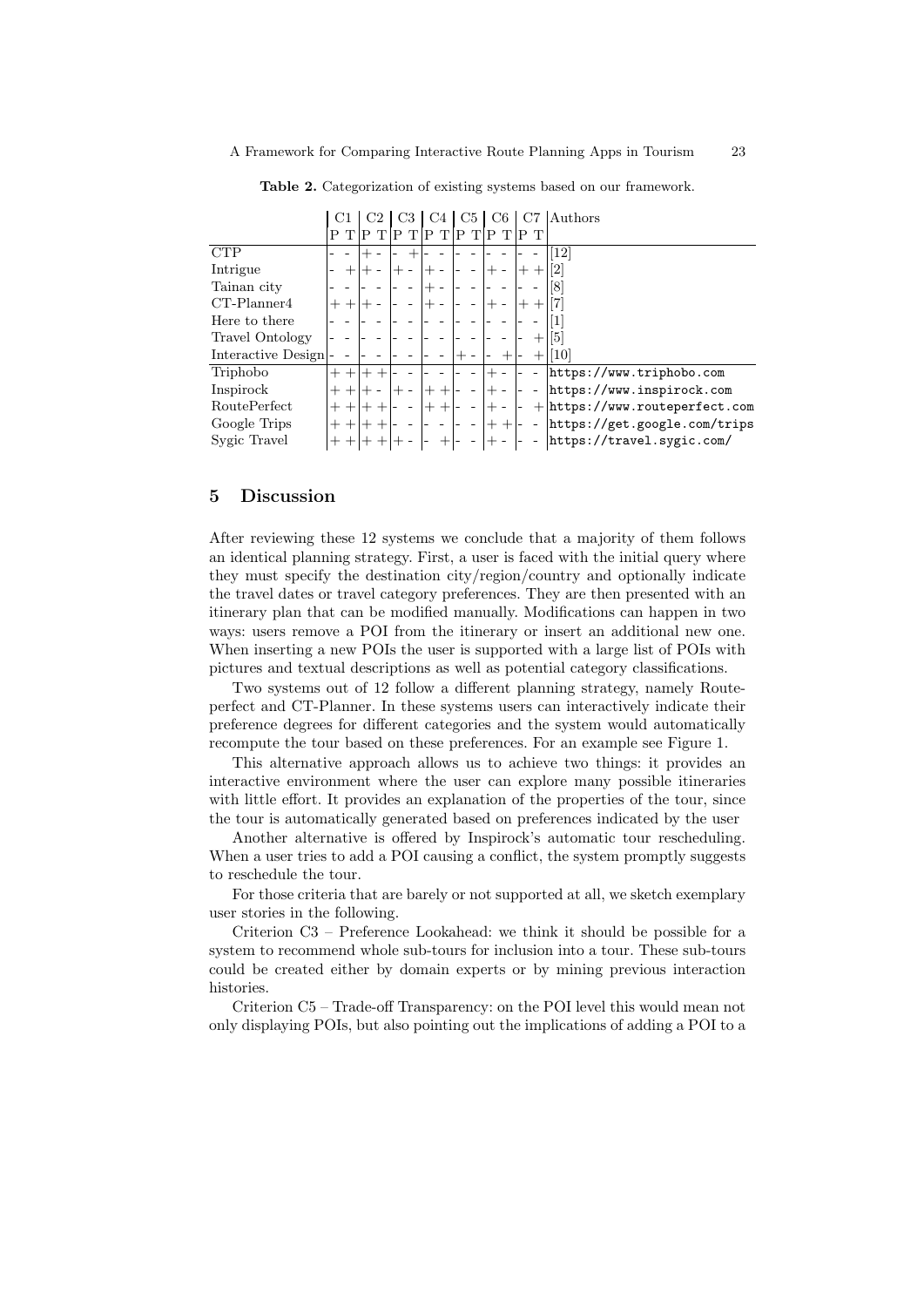### 24 S. Pugacs et al.



Fig. 1. Tour construction with Routeperfect

tour, e.g., longer visiting times and higher attractiveness. On the tour level, this would involve presenting a user with several alternative routes and highlighting their qualitative and quantitative differences.

Criterion C6 – Result Presentation: we hypothesize that systems could use feedback approaches enabling a user to critique specific criteria such as the length of a tour, the means of transportation, and the number of breaks.

Category C7 – Explanations: we believe this criterion to be one of the most important aspects of the interaction between users and the system. It is much easier for a user to compare two options if they are explained in terms of user preferences.

## 6 Conclusions

In this paper we defined a framework for evaluating different interactivity aspects of tour planning systems that is based on existing guidelines for recommender systems in general. However, given the dual nature of preferences in the trip planning scenarios, we need to distinguish between the POI level and the composite tour level. The contribution of this research lies not only in the framework but also in its exemplary evaluation by classifying existing tour planning systems in order to demonstrate potential opportunities for future work.

In particular we identified trade-off analysis and tour explanations as unexplored areas and their potential in improving the user experience in the area of tour planning.